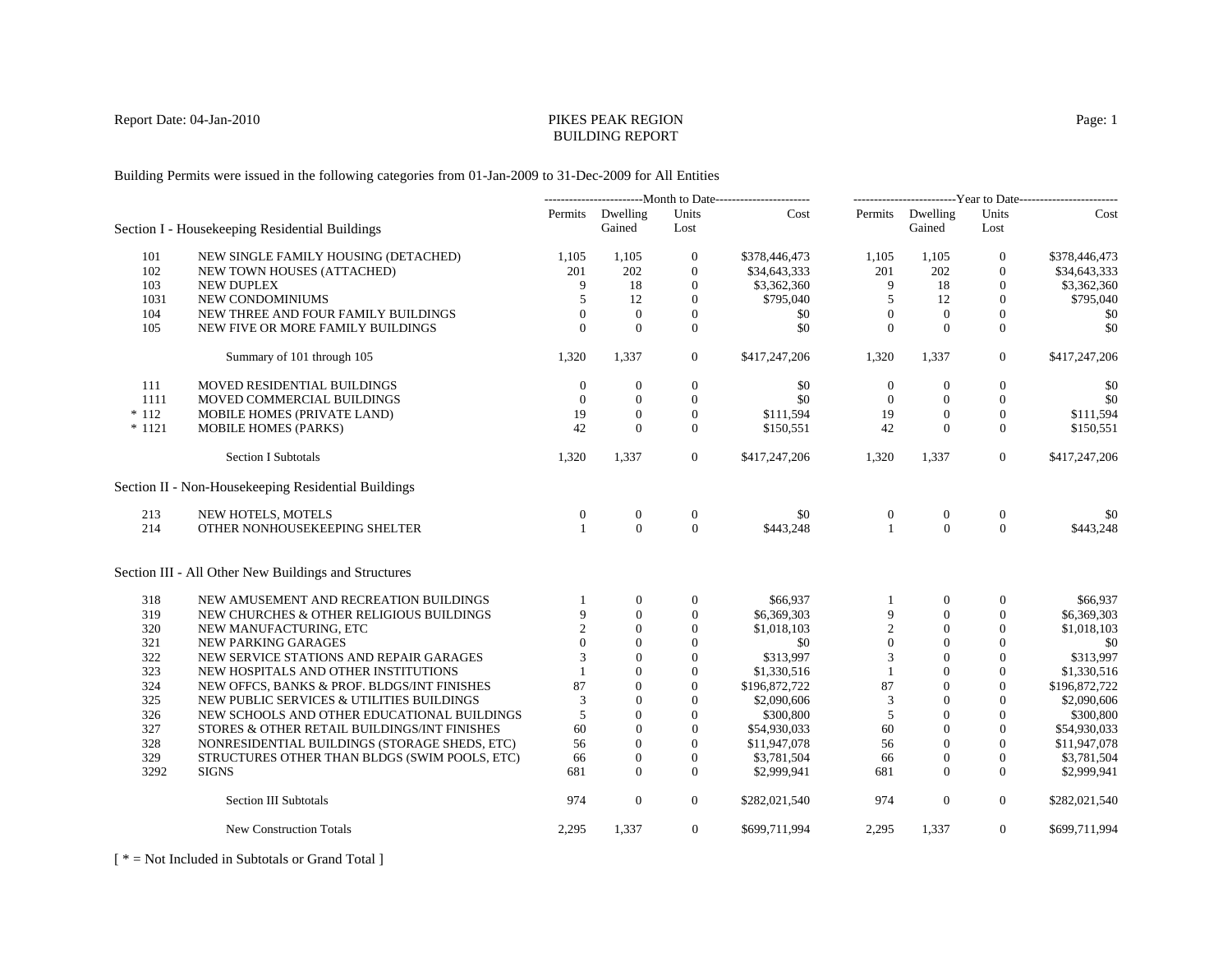#### Report Date: 04-Jan-2010 PIKES PEAK REGION BUILDING REPORT

Building Permits were issued in the following categories from 01-Jan-2009 to 31-Dec-2009 for All Entities

|     |                                                 | --------------------------Month to Date----------------------- |                    | -------------------------Year to Date------------------------ |               |                  |                    |                |               |
|-----|-------------------------------------------------|----------------------------------------------------------------|--------------------|---------------------------------------------------------------|---------------|------------------|--------------------|----------------|---------------|
|     | Section IV - Additions and Alterations          | Permits                                                        | Dwelling<br>Gained | Units<br>Lost                                                 | Cost          | Permits          | Dwelling<br>Gained | Units<br>Lost  | Cost          |
| 433 | RESIDENTIAL BLDGS CONV TO INCREASE UNITS        | $\theta$                                                       | $\theta$           | $\mathbf{0}$                                                  | \$0           | $\theta$         | $\overline{0}$     |                | \$0           |
| 434 | RESIDENTIAL ALTERATIONS (REMODEL, ADD, ETC)     | 11,044                                                         | $\mathbf{0}$       | $\mathbf{0}$                                                  | \$93,737,283  | 11,044           | $\overline{0}$     | 0              | \$93,737,283  |
| 435 | RESIDENTIAL REMODEL THAT DECREASE UNITS         |                                                                | $\Omega$           |                                                               | \$60,000      |                  | $\Omega$           |                | \$60,000      |
| 436 | RESIDENTIAL GARAGES AND CARPORTS (ATT & DET)    | 216                                                            | $\Omega$           | $\theta$                                                      | \$4,640,083   | 216              | $\Omega$           | $\theta$       | \$4,640,083   |
| 437 | COMMERCIAL ALTERATIONS (ADD, REMODEL, ETC)      | 1,207                                                          | $\overline{0}$     | $\Omega$                                                      | \$71,166,818  | 1,207            | $\theta$           | $\Omega$       | \$71,166,818  |
|     | <b>Section IV Subtotals</b>                     | 12,468                                                         | $\overline{0}$     |                                                               | \$169,604,184 | 12,468           | $\overline{0}$     |                | \$169,604,184 |
|     | Section V - Conversions                         |                                                                |                    |                                                               |               |                  |                    |                |               |
| 540 | REMODEL COMMERCIAL TO RESIDENTIAL               | $\overline{0}$                                                 | $\boldsymbol{0}$   | $\mathbf{0}$                                                  | \$0           | $\boldsymbol{0}$ | $\mathbf{0}$       | $\mathbf{0}$   | -\$0          |
| 541 | REMODEL RESIDENTIAL TO COMMERCIAL               | $\mathfrak{D}$                                                 | $\Omega$           | $\overline{2}$                                                | \$6,200       | $\overline{2}$   | $\Omega$           | 2              | \$6,200       |
|     | <b>Section V Subtotals</b>                      | 2                                                              | $\Omega$           | $\mathfrak{2}$                                                | \$6,200       | $\mathfrak{2}$   | $\overline{0}$     | 2              | \$6,200       |
|     | Section VI - Demolitions and Razing of Building |                                                                |                    |                                                               |               |                  |                    |                |               |
| 645 | DEMOLISH RESIDENTIAL BUILDINGS                  | 47                                                             | $\theta$           | $\theta$                                                      | \$96,100      | 47               | $\theta$           | $\theta$       | \$96,100      |
| 649 | DEMOLISH COMMERCIAL BUILDINGS                   | 19                                                             | $\Omega$           | $\Omega$                                                      | \$0           | 19               | $\theta$           | $\Omega$       | \$0           |
|     | <b>Section VI Subtotals</b>                     | 66                                                             | $\mathbf{0}$       | $\mathbf{0}$                                                  | \$96,100      | 66               | $\overline{0}$     | $\overline{0}$ | \$96,100      |
|     | Add, Alt and Conversion Totals                  | 12,536                                                         | $\overline{0}$     | 3                                                             | \$169,706,484 | 12,536           | $\mathbf{0}$       | 3              | \$169,706,484 |
|     |                                                 |                                                                |                    |                                                               |               |                  |                    |                |               |
|     | ***** GRAND TOTAL                               | 14,831                                                         | 1,337              | 3                                                             | \$869,418,478 | 14,831           | 1,337              | 3              | \$869,418,478 |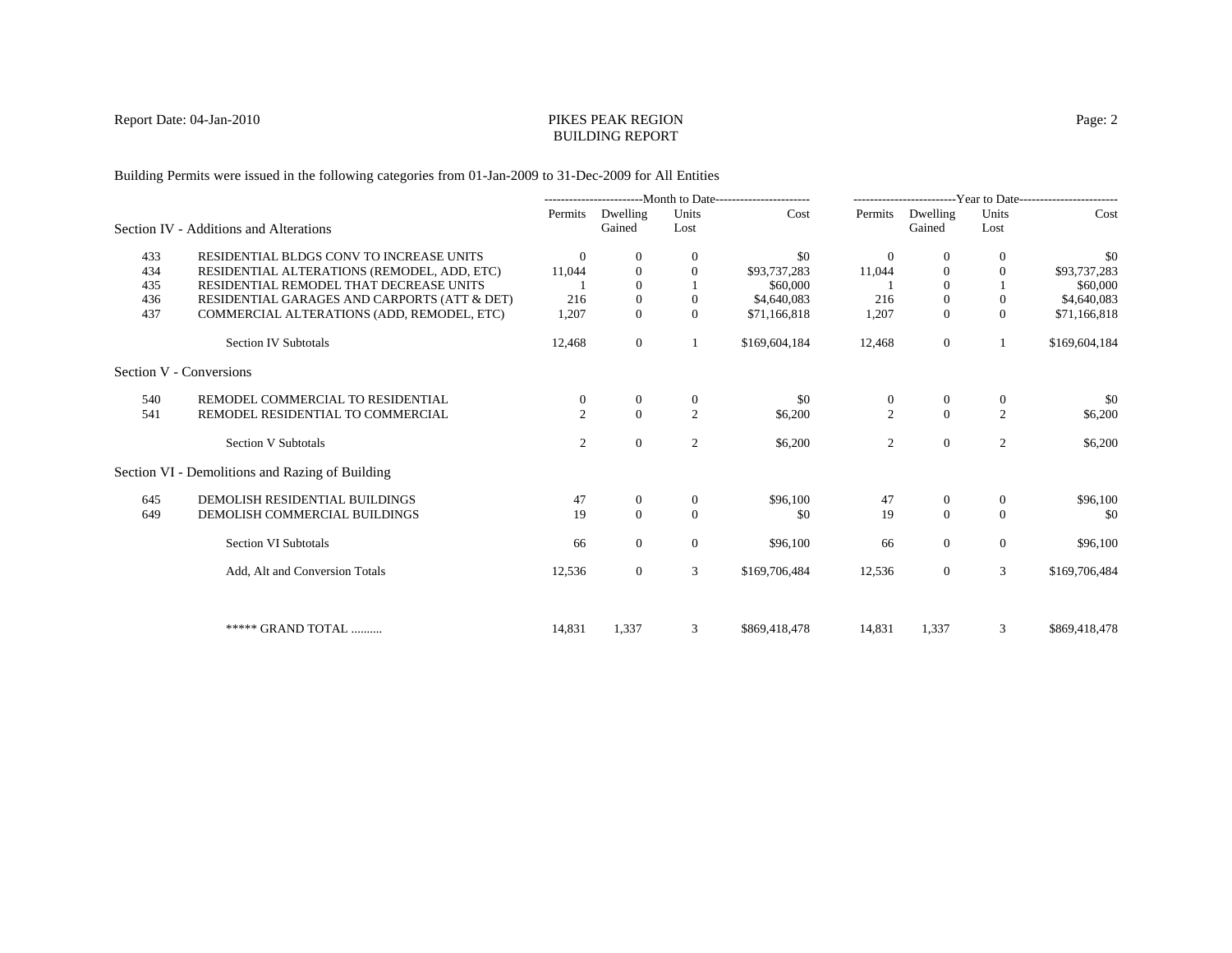### BUILDING REPORT

Building Permits were issued in the following categories from 01-Jan-2009 to 31-Dec-2009 for All Entities

| Classification<br>Permit                                                                | Contractor                     | Cost        |
|-----------------------------------------------------------------------------------------|--------------------------------|-------------|
| G84390 COMMERCIAL ALTERATIONS (ADDITIONS, REMODELS, ETC)                                | SAUNDERS CONSTRUCTION INC      | \$1,004,030 |
| 3570 HARTSEL DR - INTERIOR REMODEL - KING SOOPERS - STORE 76                            |                                |             |
| G84802 STORES AND OTHER RETAIL BUILDINGS/INT FINISHES                                   | PEAK PROFESSIONAL CONTRS INC   | \$1,050,000 |
| 5102 N NEVADA AVE, BLDG A - NEW RETAIL BLDG - CORE & SHELL                              |                                |             |
| G84828 NEW SINGLE FAMILY HOUSING (DETACHED)                                             | CHALLENGER HOMES, INC.         | \$708,553   |
| 290 COYOTE WILLOW DR - RESIDENCE                                                        |                                |             |
| G85134 NEW SINGLE FAMILY HOUSING (DETACHED)                                             | <b>HOMEOWNER</b>               | \$909,372   |
| 3145 PEGASUS DR - RESIDENCE                                                             |                                |             |
| G85138 NEW OFFICES, BANKS, AND PROFESSIONAL BLDGS/INT FINISHES                          | PICARD ENTERPRISES, INC.       | \$1,500,000 |
| 1139 SPACE CENTER DR - NEW CREDIT UNION BUILDING                                        |                                |             |
| G85257 STORES AND OTHER RETAIL BUILDINGS/INT FINISHES                                   | BELISLE CONSTRUCTION, INC.     | \$1,300,000 |
| 3510 NEW CENTER PT - NEW RESTAURANT                                                     |                                |             |
| G85976 NEW OFFICES, BANKS, AND PROFESSIONAL BLDGS/INT FINISHES                          | ART C KLEIN CONSTRUCTION, INC. | \$761,000   |
| 7310 RANGEWOOD DR - NEW DENTAL CENTER                                                   |                                |             |
| G86350 NEW PUBLIC SERVICES & UTILITIES BUILDINGS                                        | HAMMERS CONSTRUCTION, INC      | \$670,606   |
| 1025 S EL PASO ST - NEW METAL MAINTENANCE BLDG                                          |                                |             |
| G86463 COMMERCIAL ALTERATIONS (ADDITIONS, REMODELS, ETC)                                | COLORADO STRUCTURES INC        | \$1,800,000 |
| 5904 PRAIRIE SCHOONER DR - ADDITION TO ATHLETIC CLUB (FOUNDATION ONLY-UPGRADE TO FINISH |                                |             |
| G86560 NEW SINGLE FAMILY HOUSING (DETACHED)                                             | GOETZMANN CUSTOM HOMES INC     | \$516,765   |
| 1129 SPECTRUM LOOP - RESIDENCE                                                          |                                |             |
| G86741 NEW SINGLE FAMILY HOUSING (DETACHED)                                             | RICHMOND AMERICAN HOMES        | \$517,424   |
| 878 ALTAMONT RIDGE DR - RESIDENCE                                                       |                                |             |
| G86791 NEW SINGLE FAMILY HOUSING (DETACHED)                                             | LECHMAN ENTERPRISES, INC.      | \$540,187   |
| 2324 RAINBOWS END PT - RESIDENCE                                                        |                                |             |
| G86804 NEW SINGLE FAMILY HOUSING (DETACHED)                                             | CONSTRUCTION BY GENESIS, INC.  | \$536,800   |
| 4420 FOXCHASE WAY - RESIDENCE                                                           |                                |             |
| G87011 NEW SINGLE FAMILY HOUSING (DETACHED)                                             | <b>IRON IMAGES, LLC.</b>       | \$588,251   |
| 15645 POLE PINE PT - RESIDENCE TO COMPLETE PERMIT G21845                                |                                |             |
| G87069 COMMERCIAL ALTERATIONS (ADDITIONS, REMODELS, ETC)                                | BLUE SPRUCE CONSTRUCTORS, LLC  | \$1,350,000 |
| 8 S NEVADA AVE - CORE & SHELL HOTEL (TAKING EXISTING BLDG BACK TO CORE/SHELL)           |                                |             |
| G87164 STORES AND OTHER RETAIL BUILDINGS/INT FINISHES                                   | METCALF BUILDERS, INC.         | \$800,000   |
| 3654 AUSTIN BLUFFS PKWY - RETAIL BUILDING THRU FINISH-RESTUARANT-1 PLAN                 |                                |             |
| G87256 COMMERCIAL ALTERATIONS (ADDITIONS, REMODELS, ETC)                                | BRYAN CONSTRUCTION, INC.       | \$998,000   |
| 7455 TEST DR - ADDITION TO CAR DEALERSHIP-GARAGE                                        |                                |             |
| G87442 NEW SINGLE FAMILY HOUSING (DETACHED)                                             | RIVER ROCK CUSTOM HOMES, INC.  | \$536,142   |
| 995 WOODMOOR ACRES DR - RESIDENCE                                                       |                                |             |
| G87454 NEW SINGLE FAMILY HOUSING (DETACHED)                                             | VANTAGE HOMES CORPORATION      | \$506,513   |
| 11058 GLEN CANYON DR - RESIDENCE                                                        |                                |             |
| G87536 NEW OFFICES, BANKS, AND PROFESSIONAL BLDGS/INT FINISHES                          | COLARELLI CONSTRUCTION, INC.   | \$3,900,000 |
| 2405 RESEARCH PKWY - NEW MEDICAL OFFICE BLDG - SUPERSTRUCTURE ONLY                      |                                |             |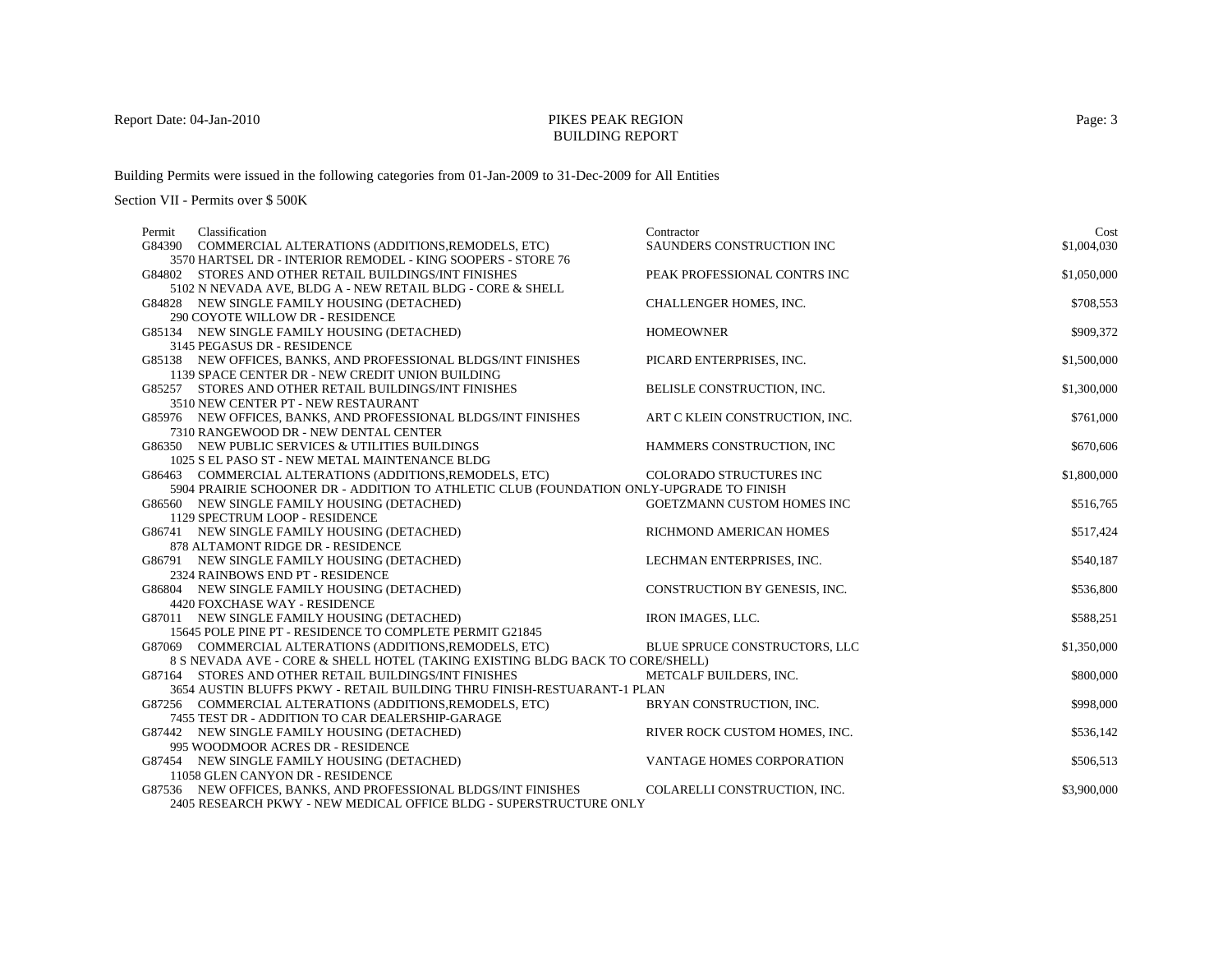## BUILDING REPORT

Building Permits were issued in the following categories from 01-Jan-2009 to 31-Dec-2009 for All Entities

| Classification<br>Permit                                                                                                              | Contractor                       | Cost        |
|---------------------------------------------------------------------------------------------------------------------------------------|----------------------------------|-------------|
| G87662 NEW INDUSTRIAL BUILDINGS (MANUFACTURING ETC)                                                                                   | BUTLER CONSTRUCTION CO           | \$641,010   |
| 10755-10759 MALTESE PT - NEW STEEL FRAME BLDG - MANUFACTURING                                                                         |                                  |             |
| G88096 COMMERCIAL ALTERATIONS (ADDITIONS, REMODELS, ETC)                                                                              | P. F. MC CARTHY, INC             | \$535,000   |
| 4435 N CHESTNUT ST, MAIN BLD - INTERIOR REMODEL                                                                                       |                                  |             |
| G88109 NEW SINGLE FAMILY HOUSING (DETACHED)                                                                                           | SADDLETREE INC.                  | \$528,899   |
| 5003 GIBSON LAKE CT - RESIDENCE-ENG. STAMPED                                                                                          |                                  |             |
| G88326 NEW SINGLE FAMILY HOUSING (DETACHED)                                                                                           | SADDLETREE INC.                  | \$594,647   |
| 5075 GIBSON LAKE CT - RESIDENCE-ENG. STAMPED                                                                                          |                                  |             |
| G89141 NEW SINGLE FAMILY HOUSING (DETACHED)                                                                                           | HANDCRAFTED CONSTRUCTION         | \$595,023   |
| 205 COBBLESTONE WAY - RESIDENCE-ENGINEERED STAMPED                                                                                    |                                  |             |
| G89260 STORES AND OTHER RETAIL BUILDINGS/INT FINISHES                                                                                 | OMNI BUILDING CORPORATION        | \$580,000   |
| 5440 TUTT BLVD - RETAIL BUILDING THRU FINISH-RESTAURANT                                                                               |                                  |             |
| G89472 NEW SINGLE FAMILY HOUSING (DETACHED)                                                                                           | T J'S WINDOW & REMODELING        | \$541,033   |
| 13465 CEDARVILLE WAY - RESIDENCE                                                                                                      |                                  |             |
| G89784 STORES AND OTHER RETAIL BUILDINGS/INT FINISHES                                                                                 | CHRISTOFFERSON COMM BLDRS INC    | \$730,000   |
| 7255 N MERIDIAN RD - NEW RESTAURANT                                                                                                   |                                  |             |
| G90026 NEW SINGLE FAMILY HOUSING (DETACHED)                                                                                           | SADDLETREE INC.                  | \$606,216   |
| 5866 ADAMANTS DR - RESIDENCE - ENGINEER STAMPED                                                                                       |                                  |             |
| G90531 NEW SINGLE FAMILY HOUSING (DETACHED)                                                                                           | BLUE MOON BUILDERS, INC          | \$953,956   |
| 311 BERGAMO WAY - RESIDENCE (ENGINEER STAMPED)                                                                                        |                                  |             |
| G90644 NEW SINGLE FAMILY HOUSING (DETACHED)                                                                                           | <b>BUILTRITE BUILDERS</b>        | \$563,701   |
| 16540 MESQUITE RD - RESIDENCE                                                                                                         |                                  |             |
| G90763 NEW SINGLE FAMILY HOUSING (DETACHED)                                                                                           | CAMPBELL HOMES LTD.              | \$508,112   |
| 9125 DOME ROCK PL - RESIDENCE                                                                                                         |                                  |             |
| G91189 STORES AND OTHER RETAIL BUILDINGS/INT FINISHES                                                                                 | PEAK PROFESSIONAL CONTRS INC     | \$900,000   |
| 801 N ACADEMY BLVD - INTERIOR FINISH - RESTUARANT                                                                                     |                                  |             |
| G91485 NEW SINGLE FAMILY HOUSING (DETACHED)                                                                                           | <b>BUILTRITE BUILDERS</b>        | \$622,019   |
| 2372 RED EDGE HTS - RESIDENCE                                                                                                         |                                  |             |
| G91800 NEW SINGLE FAMILY HOUSING (DETACHED)                                                                                           | <b>HOMEOWNER</b>                 | \$524,667   |
| 16765 PAPAGO WAY - RESIDENCE-ENG. STAMPED                                                                                             |                                  |             |
| G92354 STORES AND OTHER RETAIL BUILDINGS/INT FINISHES                                                                                 | <b>CMG CORP</b>                  | \$548,000   |
| 5430 E WOODMEN RD - RETAIL BUILDING THRU FINISH                                                                                       |                                  |             |
| G92379 NEW OFFICES, BANKS, AND PROFESSIONAL BLDGS/INT FINISHES                                                                        | FRED FLETEMEYER CO GEN CNTR INC. | \$700,000   |
| 415 E PIKES PEAK AVE - INTERIOR FINISH - OFFICE                                                                                       |                                  |             |
| G92450 NEW CHURCHES AND OTHER RELIGIOUS BUILDINGS                                                                                     | J. H. EDWARDS                    | \$606,474   |
| 8250 C & S RD - CHURCH - ENGR STAMPED                                                                                                 |                                  |             |
| G92529 COMMERCIAL ALTERATIONS (ADDITIONS, REMODELS, ETC)<br>1850 E WOODMEN RD - INTERIOR REMODEL-RETAIL (SMALL EXTERIOR REMODEL ALSO) | <b>BUILDINGS BY DESIGN, LLC</b>  | \$1,573,850 |
|                                                                                                                                       | SADDLETREE INC.                  |             |
| G92738 NEW SINGLE FAMILY HOUSING (DETACHED)<br>9946 BUFFER CREEK CT - RESIDENCE-ENG. STAMPED                                          |                                  | \$592,484   |
|                                                                                                                                       |                                  |             |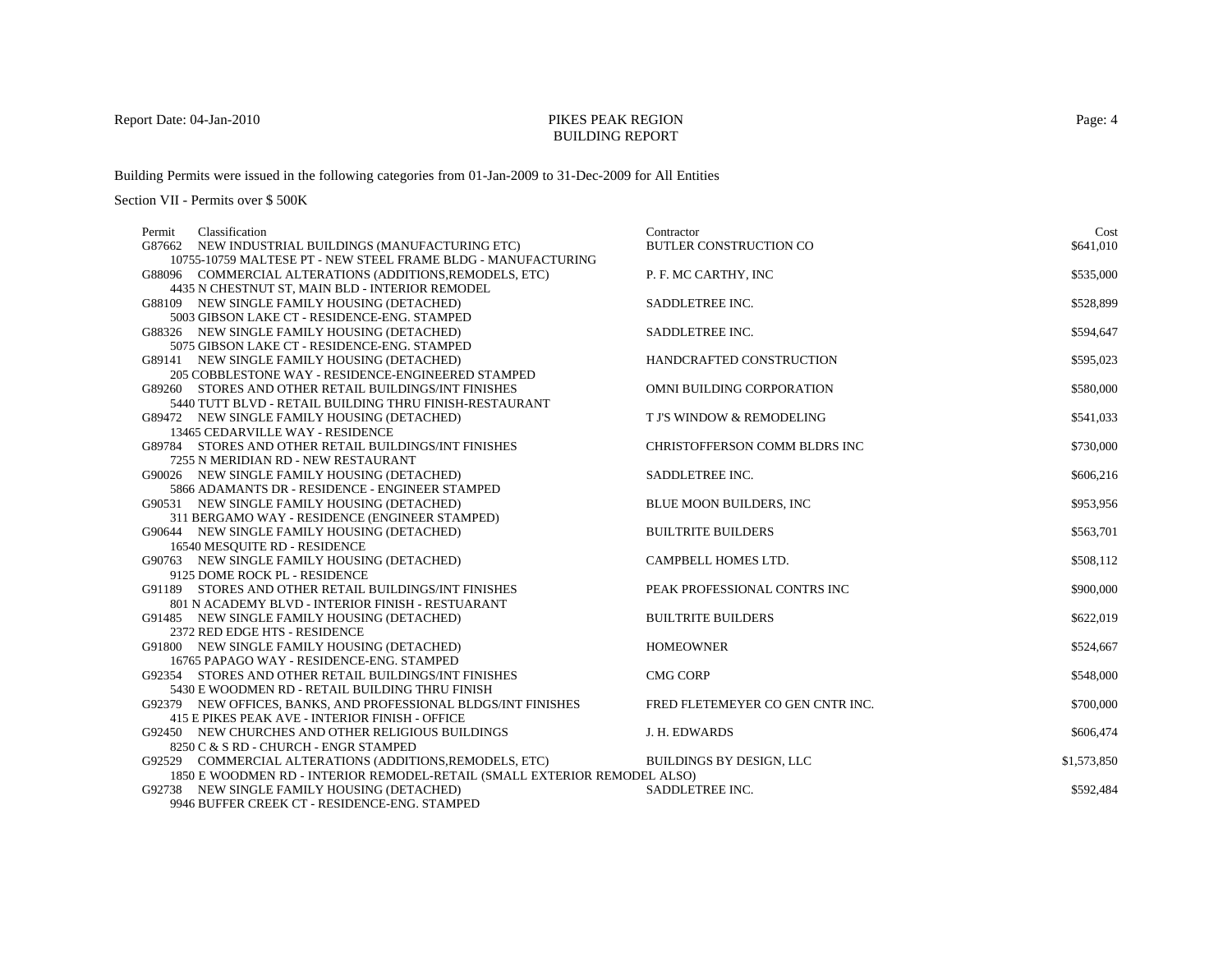## BUILDING REPORT

Building Permits were issued in the following categories from 01-Jan-2009 to 31-Dec-2009 for All Entities

Section VII - Permits over \$ 500K

| Permit | Classification                                                       | Contractor                         | Cost         |
|--------|----------------------------------------------------------------------|------------------------------------|--------------|
|        | G92854 NEW SINGLE FAMILY HOUSING (DETACHED)                          | HIGHLANDS CUSTOM HOMES             | \$815,594    |
|        | 1530 NORTHFIELD RD - RESIDENCE                                       |                                    |              |
|        | G92858 NEW SINGLE FAMILY HOUSING (DETACHED)                          | MOELLER CUSTOM PROPERTIES, INC     | \$642,000    |
|        | 2229 RAINBOWS END PT - RESIDENCE (ENGINEER STAMPED)                  |                                    |              |
|        | G93607 STORES AND OTHER RETAIL BUILDINGS/INT FINISHES                | <b>EMJ CORPORATION</b>             | \$10,208,226 |
|        | 4910 N NEVADA AVE - NEW BUILDING - RETAIL - 1 SET OF PLANS           |                                    |              |
|        | G93788 NEW SINGLE FAMILY HOUSING (DETACHED)                          | <b>BUILTRITE BUILDERS</b>          | \$557,776    |
|        | 17656 CABIN HILL LN - RESIDENCE-ENG STAMPED                          |                                    |              |
|        | G93816 NEW OFFICES, BANKS, AND PROFESSIONAL BLDGS/INT FINISHES       | METROPOLITAN CONTRACTING CO., LTD. | \$2,312,199  |
|        | 1910-1918 LELARAY ST - MEDICAL BUILDING - NEW SHELL AND FOUNDATION   |                                    |              |
|        | G93975 STORES AND OTHER RETAIL BUILDINGS/INT FINISHES                | FACILITIES CONTRACTING, INC.       | \$1,600,000  |
|        | 265 W HWY 105 - RETAIL BUILDING THRU FINISH                          |                                    |              |
|        | G94232 NEW SINGLE FAMILY HOUSING (DETACHED)                          | <b>HOMEOWNER</b>                   | \$667,450    |
|        | 14405 VOLLMER RD - RESIDENCE - ENGINEER STAMPED                      |                                    |              |
|        | G94332 NEW SINGLE FAMILY HOUSING (DETACHED)                          | <b>HOMEOWNER</b>                   | \$597,093    |
|        | 17645 BOOK DR - RESIDENCE-ENG. STAMPED                               |                                    |              |
|        | G95264 COMMERCIAL ALTERATIONS (ADDITIONS, REMODELS, ETC)             | HAMMERS CONSTRUCTION, INC          | \$611,498    |
|        | 9439 BANDLEY DR - WAREHOUSE ADDITION (7750 SO FT)                    |                                    |              |
|        | G95319 STORES AND OTHER RETAIL BUILDINGS/INT FINISHES                | PEAK PROFESSIONAL CONTRS INC       | \$2,551,705  |
|        | 5020 N NEVADA AVE, K - RETAIL BUILDING - SHELL ONLY                  |                                    |              |
|        | G95720 NEW SINGLE FAMILY HOUSING (DETACHED)                          | KELLER HOMES INC                   | \$536,612    |
|        | 1916 LA BELLEZZA GRV - RESIDENCE-ENG. STAMPED                        |                                    |              |
|        | G95817 NEW OFFICES, BANKS, AND PROFESSIONAL BLDGS/INT FINISHES       | G E JOHNSON CONSTR CO, INC         | \$1,100,000  |
|        | 9649 PROMINENT PT - NEW BANK                                         |                                    |              |
|        | G96147 NEW SINGLE FAMILY HOUSING (DETACHED)                          | <b>BUILTRITE BUILDERS</b>          | \$503,785    |
|        | 13321 CLINET DR - RESIDENCE                                          |                                    |              |
|        | G96327 COMMERCIAL ALTERATIONS (ADDITIONS, REMODELS, ETC)             | COLARELLI CONSTRUCTION, INC.       | \$560,000    |
|        | 1920 W PIKES PEAK AVE - INTERIOR REMODEL                             |                                    |              |
|        | G96348 COMMERCIAL ALTERATIONS (ADDITIONS, REMODELS, ETC)             | <b>ASCENT CONSTRUCTION</b>         | \$1,198,000  |
|        | 1575 SPACE CENTER DR - INTERIOR AND EXTERIOR REMODEL                 |                                    |              |
|        | G96364 NEW SINGLE FAMILY HOUSING (DETACHED)                          | <b>S K STEELE</b>                  | \$600,000    |
|        | 520 N BEAR PAW LN - RESIDENCE                                        |                                    |              |
|        | G96373 COMMERCIAL ALTERATIONS (ADDITIONS, REMODELS, ETC)             | THE COPESTONE CO                   | \$503,400    |
|        | 212 N WAHSATCH AVE - INTERIOR REMODEL - OFFICES - ADDITION 640 SO FT |                                    |              |
|        | G96418 NEW OFFICES, BANKS, AND PROFESSIONAL BLDGS/INT FINISHES       | EL PASO COUNTY GOV'T               | \$912,415    |
|        | 2721 E LAS VEGAS ST - CRIMINAL JUSTICE CTR - CORE/SHELL              |                                    |              |
|        | G96450 NEW OFFICES, BANKS, AND PROFESSIONAL BLDGS/INT FINISHES       | CALCON CONSTRUCTORS, INC.          | \$46,523,000 |
|        | 250 SPECTRUM LOOP - INTERIOR FINISH(1,2,3 FLRS) ADDITIONS            |                                    |              |
|        | G96481 NEW SINGLE FAMILY HOUSING (DETACHED)                          | <b>GREGOIRE HOMES</b>              | \$1,000,422  |
|        | 4855 WILLOW STONE HTS - RESIDENCE -ENGINEER STAMPED                  |                                    |              |

Page: 5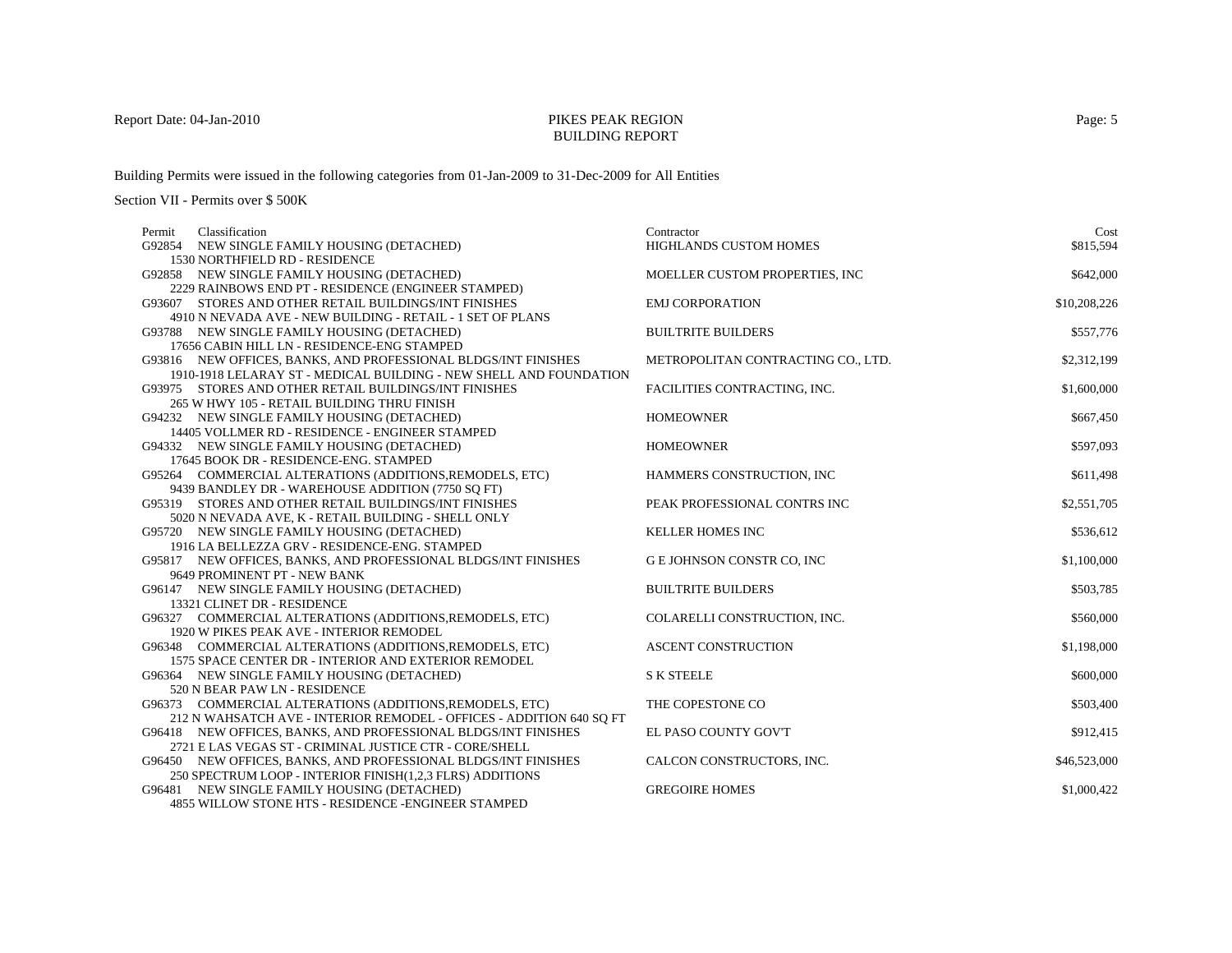### BUILDING REPORT

Building Permits were issued in the following categories from 01-Jan-2009 to 31-Dec-2009 for All Entities

| Permit | Classification                                                                                  | Contractor                        | Cost         |
|--------|-------------------------------------------------------------------------------------------------|-----------------------------------|--------------|
|        | G96606 NEW SINGLE FAMILY HOUSING (DETACHED)                                                     | SADDLETREE INC.                   | \$594,741    |
|        | 5016 GIBSON LAKE CT - RESIDENCE-ENG. STAMPED                                                    |                                   |              |
|        | G96653 NEW SINGLE FAMILY HOUSING (DETACHED)                                                     | <b>HOMEOWNER</b>                  | \$683,910    |
|        | 1624 OAKMOOR HTS - RESIDENCE-ENG. STAMPED                                                       |                                   |              |
|        | G96717 NEW SINGLE FAMILY HOUSING (DETACHED)                                                     | RIVER ROCK CUSTOM HOMES, INC.     | \$692,846    |
|        | 17870 RADBOURNE CT - RESIDENCE                                                                  |                                   |              |
|        | G97030 STORES AND OTHER RETAIL BUILDINGS/INT FINISHES                                           | KEY CONSTRUCTION, INC.            | \$17,362,365 |
|        | 4880 N NEVADA AVE - RETAIL BUILDING THRU FINISH                                                 |                                   |              |
|        | G97317 NEW OFFICES, BANKS, AND PROFESSIONAL BLDGS/INT FINISHES                                  | HOLDER CONSTRUCTION GROUP, LLC    | \$82,000,000 |
|        | 311 S ROCKRIMMON BLVD - NEW BLDG (UPGRADE TO FINISH) 8/12/09                                    |                                   |              |
|        | G97610 NEW SINGLE FAMILY HOUSING (DETACHED)                                                     | <b>HOMEOWNER</b>                  | \$531,063    |
|        | 6395 BURGESS RD - RESIDENCE                                                                     |                                   |              |
|        | G97632 NEW SINGLE FAMILY HOUSING (DETACHED)                                                     | <b>HOMEOWNER</b>                  | \$640,831    |
|        | 5010 CHIPITA PINES DR - RESIDENCE & DETACHED GARAGE (2 PERMITS) ENGR. STAMPED                   |                                   |              |
|        | G97814 COMMERCIAL ALTERATIONS (ADDITIONS, REMODELS, ETC)                                        | G E JOHNSON CONSTR CO, INC        | \$1,700,000  |
|        | 4105 BRIARGATE PKWY, 125 - INTERIOR FINISH - MEDICAL OFFICE                                     |                                   |              |
|        | G98085 NEW CHURCHES AND OTHER RELIGIOUS BUILDINGS                                               | COLARELLI CONSTRUCTION, INC.      | \$987,000    |
|        | 55 N JEFFERSON ST - CHURCH ADDITION - MONUMENT FEES PAID                                        |                                   |              |
|        | G98099 NEW SINGLE FAMILY HOUSING (DETACHED)                                                     | RICHMOND AMERICAN HOMES           | \$517,424    |
|        | 17546 WATER FLUME WAY - RESIDENCE (MONUMENT USE TAX # 09-2738)                                  |                                   |              |
|        | G98622 NEW SINGLE FAMILY HOUSING (DETACHED)                                                     | LARRAZ, LLC                       | \$562,761    |
|        | 775 TIMBER VALLEY RD - RESIDENCE                                                                |                                   |              |
|        | G98761 STORES AND OTHER RETAIL BUILDINGS/INT FINISHES                                           | COLORADO STRUCTURES INC           | \$824,318    |
|        | 15706 JACKSON CREEK PKWY - RETL BLDG THRU FIN--2009--ADDRS CHNG FRM 1210 BLEVINS BUCKLE TRL JKL |                                   |              |
|        | G98881 COMMERCIAL ALTERATIONS (ADDITIONS, REMODELS, ETC)                                        | DANIEL-BARRY CONSTRUCTION INC     | \$640,209    |
|        | 440 WOOTEN RD - INTERIOR REMODEL-OFFICES                                                        |                                   |              |
|        | G98887 STORES AND OTHER RETAIL BUILDINGS/INT FINISHES                                           | LANDMARK GENERAL CONTRACTORS INC  | \$1,026,276  |
|        | 575 W GARDEN OF THE GODS RD - NEW RESTAURANT                                                    |                                   |              |
|        | G98893 NONRESIDENTAIL BUILDINGS (STORAGE SHEDS, ETC)                                            | BG CONSTRUCTION INC.              | \$1,802,066  |
|        | 5765 TAXI WAY - UPGRADE TO FINISH                                                               |                                   |              |
|        | G99217 COMMERCIAL ALTERATIONS (ADDITIONS, REMODELS, ETC)                                        | T. N. PARKER CONSTRUCTION, LLC    | \$766,295    |
|        | 1023 N 31ST ST - ADDITION-SCHOOL DIST.11-HOWBERT ELEMENTARY                                     |                                   |              |
|        | G99522 COMMERCIAL ALTERATIONS (ADDITIONS, REMODELS, ETC)                                        | DANIEL-BARRY CONSTRUCTION INC     | \$907,543    |
|        | 4340 EDWINSTOWE AVE - ADDITION-SCHOOL DIST. 11-JACKSON ELEMENTARY                               |                                   |              |
|        | G99620 NEW OFFICES, BANKS, AND PROFESSIONAL BLDGS/INT FINISHES                                  | THE DUBS COMPANY                  | \$937,000    |
|        | 1910 LELARAY ST - INTERIOR FINISH - MEDICAL                                                     |                                   |              |
|        | G99759 NEW SINGLE FAMILY HOUSING (DETACHED)                                                     | ASPEN GOLD GEN. CONTR. & ENG.     | \$735,737    |
|        | 3925 GREENSIDE PT - RESIDENCE (ENGINEER STAMPED)                                                |                                   |              |
|        | G99863 COMMERCIAL ALTERATIONS (ADDITIONS, REMODELS, ETC)                                        | <b>G E JOHNSON CONSTR CO, INC</b> | \$1,500,000  |
|        | 305 S ROCKRIMMON BLVD - CHILLER REPLACEMENT PROJECT                                             |                                   |              |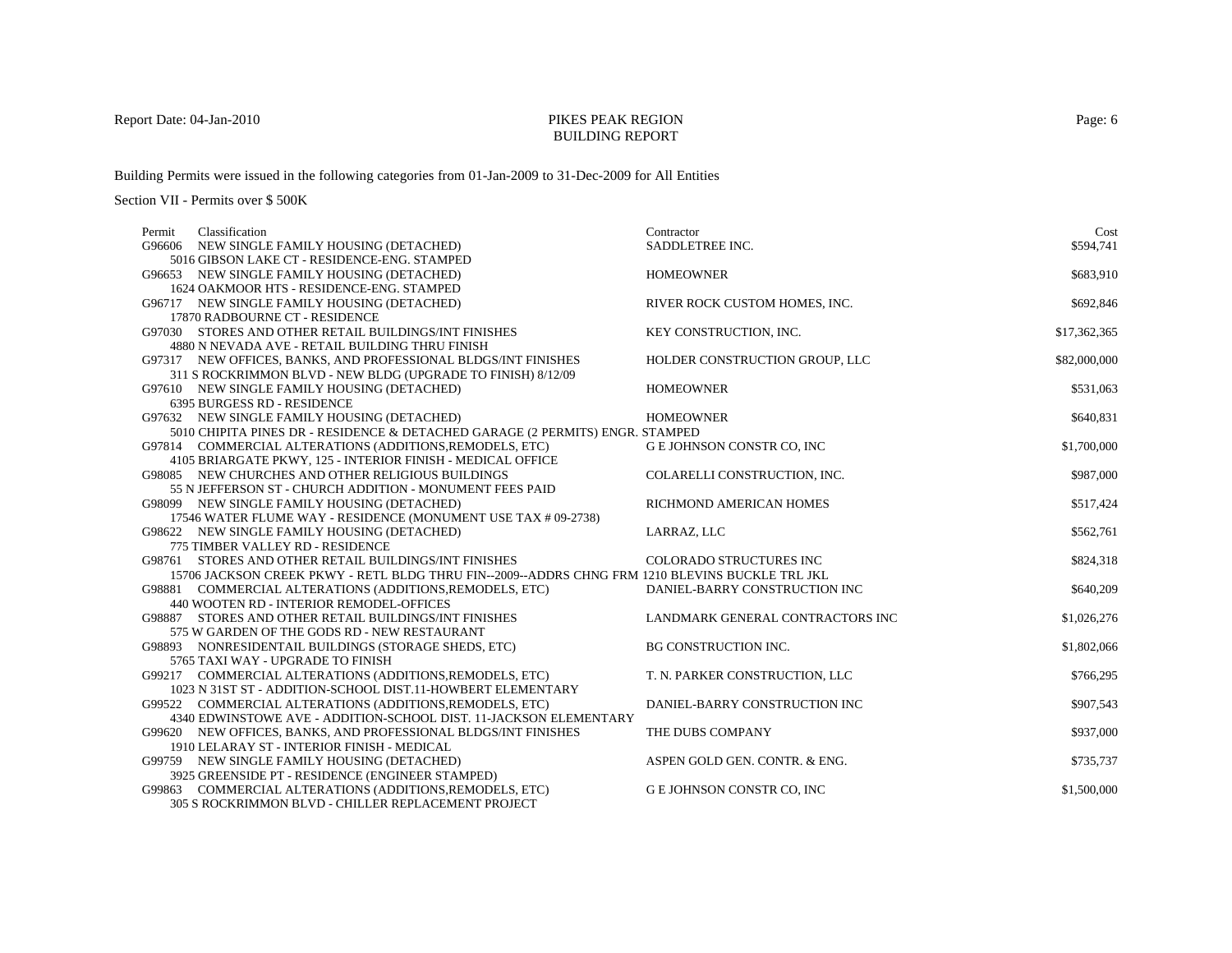## BUILDING REPORT

Building Permits were issued in the following categories from 01-Jan-2009 to 31-Dec-2009 for All Entities

Section VII - Permits over \$ 500K

| Classification<br>Permit                                                       | Contractor                       | Cost        |
|--------------------------------------------------------------------------------|----------------------------------|-------------|
| G99892 STORES AND OTHER RETAIL BUILDINGS/INT FINISHES                          | METCALF BUILDERS, INC.           | \$800,000   |
| 6314 S HWY 85-87 - NEW RESTAURANT--CHG OF ADDRS 08-21-09 JKL                   |                                  |             |
| G99926 COMMERCIAL ALTERATIONS (ADDITIONS, REMODELS, ETC)                       | BRYAN CONSTRUCTION, INC.         | \$1,188,747 |
| 1580 AUTO MALL LOOP - ADDITION & INTERIOR REMODEL                              |                                  |             |
| H00283 NEW SINGLE FAMILY HOUSING (DETACHED)                                    | <b>CLASSIC RES CONSTR CO INC</b> | \$502,374   |
| 13409 CRANE CANYON LOOP - RESIDENCE                                            |                                  |             |
| H00483 COMMERCIAL ALTERATIONS (ADDITIONS, REMODELS, ETC)                       | BRYAN CONSTRUCTION, INC.         | \$560,000   |
| 3920 N UNION BLVD, 100 - INTERIOR REMODEL                                      |                                  |             |
| H00820 NEW SINGLE FAMILY HOUSING (DETACHED)                                    | CHALLENGER HOMES, INC.           | \$565,395   |
| 1722 PAINTER DR - RESIDENCE                                                    |                                  |             |
| H01086 NEW OFFICES, BANKS, AND PROFESSIONAL BLDGS/INT FINISHES                 | CHRISTOFFERSON COMM BLDRS INC    | \$1,240,391 |
| 28 E BOULDER ST - REMODEL TO CORE/SHELL TO INCLUDE FINISH OF COMMON AREAS ONLY |                                  |             |
| H01185 NEW SINGLE FAMILY HOUSING (DETACHED)                                    | OAKWOOD HOMES, LLC               | \$522,033   |
| 7515 SHORT GRASS CT - RESIDENCE<br>H01542 NEW SINGLE FAMILY HOUSING (DETACHED) | CLASSIC RES CONSTR CO INC        | \$588,816   |
| 13367 HONEY RUN WAY - RESIDENCE                                                |                                  |             |
| H01616 NEW CHURCHES AND OTHER RELIGIOUS BUILDINGS                              | OKLAND CONSTRUCTION              | \$2,600,000 |
| 13210 BANDANERO DR - NEW CHURCH - RECREATION HALL                              |                                  |             |
| H01829 NEW SINGLE FAMILY HOUSING (DETACHED)                                    | <b>HAMMER HOMES</b>              | \$560,692   |
| 6370 CONNAUGHT DR - RESIDENCE - ENGINEER STAMPED                               |                                  |             |
| H01969 STORES AND OTHER RETAIL BUILDINGS/INT FINISHES                          | MURPHY CONSTRUCTORS OF C/S INC   | \$789,000   |
| 5910 STETSON HILLS BLVD - SHELL - RETAIL                                       |                                  |             |
| H02272 NEW SINGLE FAMILY HOUSING (DETACHED)                                    | <b>BOB MCGRATH CONSTRUCTION</b>  | \$595,588   |
| 4638 STONE MANOR HTS - RESIDENCE                                               |                                  |             |
| H02357 COMMERCIAL ALTERATIONS (ADDITIONS, REMODELS, ETC)                       | <b>GERALD H PHIPPS INC</b>       | \$999,103   |
| 2721 E LAS VEGAS ST - INTERIOR FINISH - INMATE HOUSING                         |                                  |             |
| H02362 RESIDENTIAL ALTERATIONS (REMODEL, ADDITIONS, ETC)                       | LT AND SON BUILDERS              | \$600,000   |
| 2 UPLAND RD - RES ADDN & INTERIOR REMODEL                                      |                                  |             |
| H02484 STORES AND OTHER RETAIL BUILDINGS/INT FINISHES                          | COLORADO STRUCTURES INC          | \$760,000   |
| 16152 JACKSON CREEK PKWY - CORE & SHELL - RETAIL BUILDING                      |                                  |             |
| H02567 COMMERCIAL ALTERATIONS (ADDITIONS, REMODELS, ETC)                       | ART C KLEIN CONSTRUCTION, INC.   | \$525,000   |
| 2510 AVIATION WAY, 100 - INTERIOR REMODEL- OFFICE WAREHOUSE                    |                                  |             |
| H02712 NEW SINGLE FAMILY HOUSING (DETACHED)                                    | <b>HOOD CUSTOM HOMES</b>         | \$966,561   |
| 7940 RUSTSTONE CT - RESIDENCE-ENG STAMPED                                      |                                  |             |
| H02783 COMMERCIAL ALTERATIONS (ADDITIONS, REMODELS, ETC)                       | HAMMERS CONSTRUCTION, INC        | \$675,000   |
| 9439 BANDLEY DR - INTERIOR REMODEL                                             |                                  |             |
| H02802 NEW OFFICES, BANKS, AND PROFESSIONAL BLDGS/INT FINISHES                 | HAMMERS CONSTRUCTION, INC        | \$523,146   |
| 4130 ROYAL PINE DR - OFFICE BUILDING AND FINISH-DENTAL OFFICE                  |                                  |             |
| H02840 NEW SINGLE FAMILY HOUSING (DETACHED)                                    | CLASSIC RES CONSTR CO INC        | \$597,657   |

13176 THUMBPRINT CT - RESIDENCE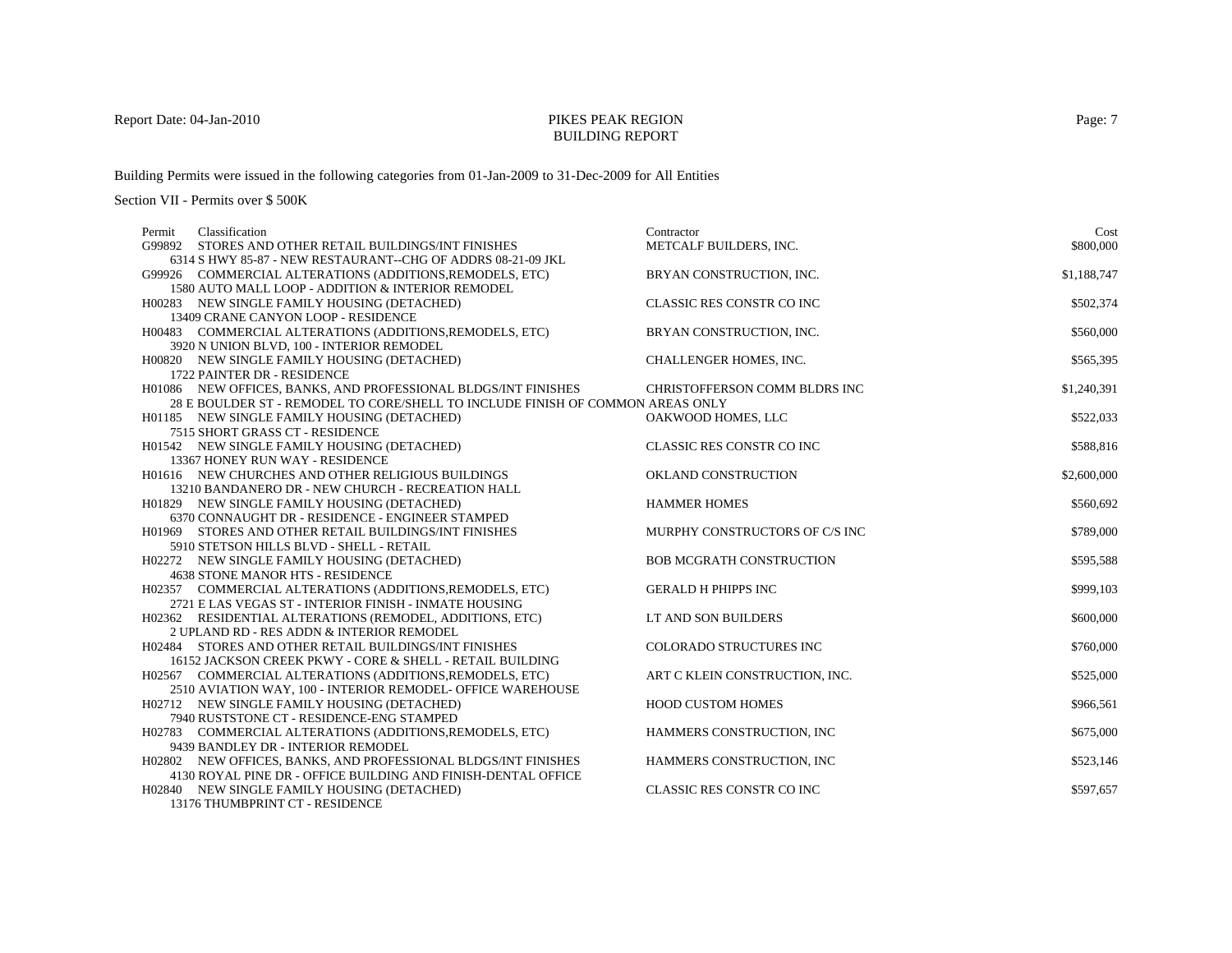## BUILDING REPORT

Building Permits were issued in the following categories from 01-Jan-2009 to 31-Dec-2009 for All Entities

Section VII - Permits over \$ 500K

| Classification<br>Permit                                       | Contractor                       | Cost        |
|----------------------------------------------------------------|----------------------------------|-------------|
| H03177 NEW SINGLE FAMILY HOUSING (DETACHED)                    | HIGHLANDS CUSTOM HOMES           | \$605,088   |
| 9871 HIGHLAND GLEN PL - RESIDENCE                              |                                  |             |
| H03227 NEW SINGLE FAMILY HOUSING (DETACHED)                    | THE AUGUSTA GROUP LLC            | \$1,291,538 |
| 3570 HILL CIR - RESIDENCE                                      |                                  |             |
| H03413 NEW SINGLE FAMILY HOUSING (DETACHED)                    | OAKWOOD HOMES, LLC               | \$527,959   |
| 7527 MUHLY CT - RESIDENCE                                      |                                  |             |
| H03431 NEW SINGLE FAMILY HOUSING (DETACHED)                    | SADDLETREE INC.                  | \$503,597   |
| 9905 BUFFER CREEK CT - RESIDENCE-ENG. STAMPED                  |                                  |             |
| H03829 NEW SINGLE FAMILY HOUSING (DETACHED)                    | <b>HOMEOWNER</b>                 | \$528,805   |
| 17710 PIONEER CROSSING - RESIDENCE                             |                                  |             |
| H04177 NEW SINGLE FAMILY HOUSING (DETACHED)                    | ELITE PROP. OF AMERICA, INC.     | \$517,330   |
| 13168 THUMBPRINT CT - RESIDENCE                                |                                  |             |
| H04262 NEW SINGLE FAMILY HOUSING (DETACHED)                    | HUDNALL HOMES, INC.              | \$500,211   |
| 358 IRVINGTON CT - RESIDENCE (TO COMPLETE # G00441)            |                                  |             |
| H04712 NEW SINGLE FAMILY HOUSING (DETACHED)                    | MOUNTAINTOP CUSTOM HOMES LLC     | \$505,290   |
| 7170 EAGLE WING DR - RESIDENCE (ENGINEER STAMPED)              |                                  |             |
| H04753 NEW SINGLE FAMILY HOUSING (DETACHED)                    | BRAD HORSLEY CONSTRUCTION, INC   | \$552,697   |
| 13890 TEWKESBURY CT - RESIDENCE (ENGINEER STAMPED)             |                                  |             |
| H04865 NEW SINGLE FAMILY HOUSING (DETACHED)                    | <b>BUILTRITE BUILDERS</b>        | \$748,624   |
| 10430 TERCEL DR - RESIDENCE-ENG. STAMPED                       |                                  |             |
| H04884 NEW SINGLE FAMILY HOUSING (DETACHED)                    | <b>HOMEOWNER</b>                 | \$680,806   |
| 10450 SHUMWAY RD - RESIDENCE (ENGINEER STAMPED)                |                                  |             |
| H04900 STORES AND OTHER RETAIL BUILDINGS/INT FINISHES          | WESTEC CONSTRUCTION MGMT CO      | \$520,781   |
| 357 E FILLMORE ST - NEW RESTAURANT                             |                                  |             |
| H04918 NEW SINGLE FAMILY HOUSING (DETACHED)                    | SKEET DODDER CONSTRUCTION, INC   | \$863,847   |
| 5 MARLAND RD - RESIDENCE                                       |                                  |             |
| H05339 NEW PUBLIC SERVICES & UTILITIES BUILDINGS               | HAMMERS CONSTRUCTION, INC        | \$1,400,000 |
| 12072 ROYAL COUNTY DOWN RD - NEW FIRE STATION                  |                                  |             |
| H05356 NEW OFFICES, BANKS, AND PROFESSIONAL BLDGS/INT FINISHES | HAMMERS CONSTRUCTION, INC        | \$531,356   |
| 7316 MCCLAIN PT - OFFICE BUILDING AND WAREHOUSE                |                                  |             |
| H06139 NEW SINGLE FAMILY HOUSING (DETACHED)                    | T J'S WINDOW & REMODELING        | \$541,033   |
| 9891 ROCKINGHAM DR - RESIDENCE                                 |                                  |             |
| H06724 NEW SINGLE FAMILY HOUSING (DETACHED)                    | DISTINCTIVE CUSTOM HOMES         | \$744,955   |
| 15175 RATON RD - RESIDENCE                                     |                                  |             |
| H06903 COMMERCIAL ALTERATIONS (ADDITIONS, REMODELS, ETC)       | <b>JASON WEAVER CONSTRUCTION</b> | \$876,018   |
| 7465 HORSESHOE RD - ADDITION TO CHURCH                         |                                  |             |
| H07037 STORES AND OTHER RETAIL BUILDINGS/INT FINISHES          | WESTEC CONSTRUCTION MGMT CO      | \$748,000   |
| 7220 N MERIDIAN RD - NEW RESTAURANT-                           |                                  |             |
| H07402 NEW SINGLE FAMILY HOUSING (DETACHED)                    | <b>BRANAN CONSTRUCTION</b>       | \$994.214   |

361 SAN MARINO CT - RESIDENCE - ENGINEER STAMPED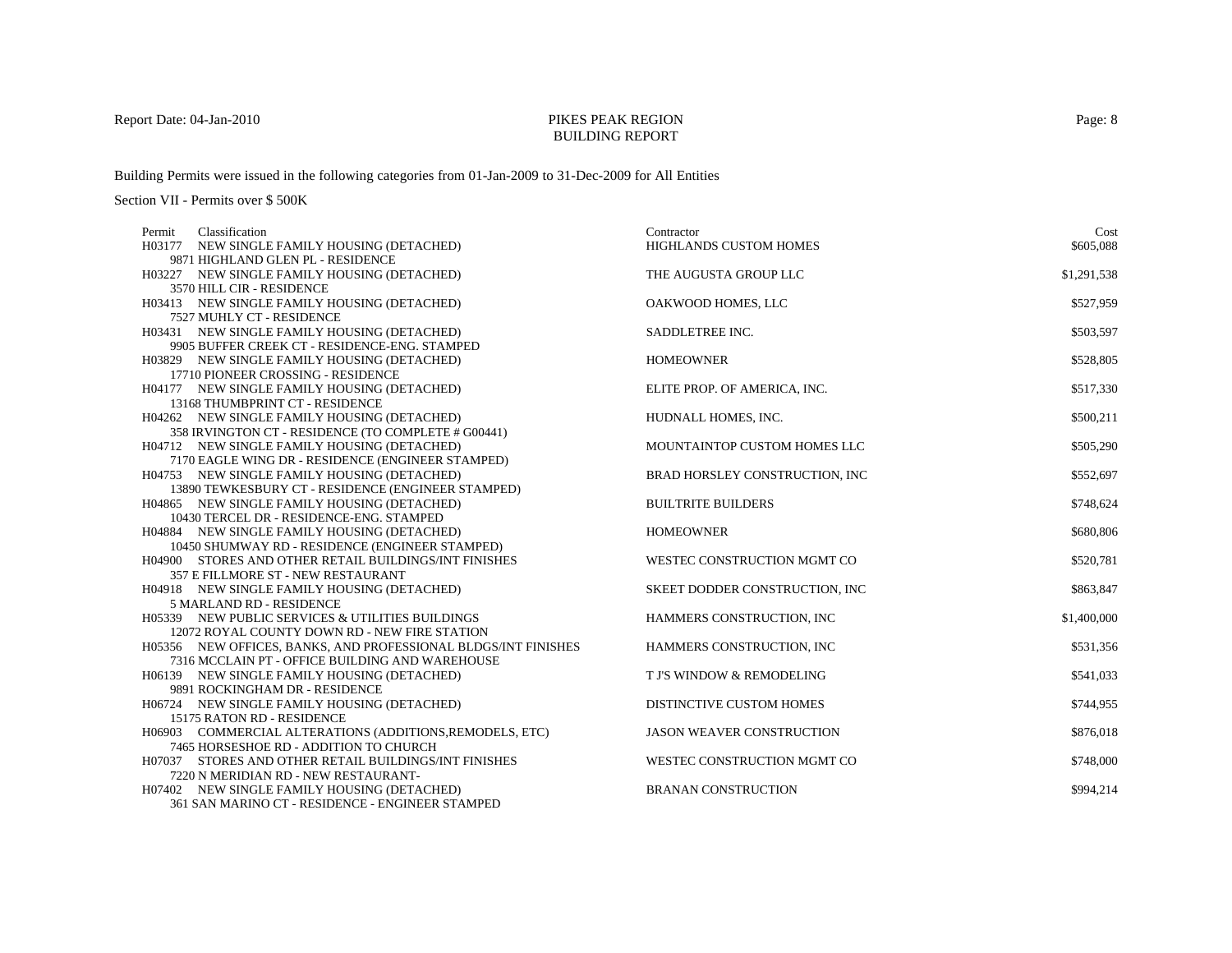## BUILDING REPORT

Building Permits were issued in the following categories from 01-Jan-2009 to 31-Dec-2009 for All Entities

| Classification<br>Permit                                                        | Contractor                       | Cost         |
|---------------------------------------------------------------------------------|----------------------------------|--------------|
| H07512 STORES AND OTHER RETAIL BUILDINGS/INT FINISHES                           | <b>OPEN RANGE CONSTRUCTION</b>   | \$1,200,000  |
| 11202 RAMPART HILLS VW - NEW RESTAURANT (FOUNDATION ONLY)                       |                                  |              |
| H07608 NEW SINGLE FAMILY HOUSING (DETACHED)                                     | <b>HOMEOWNER</b>                 | \$744,391    |
| 15510 S CUERNO VERDE VW - RESIDENCE-ENG STAMPED                                 |                                  |              |
| H08215 NEW SINGLE FAMILY HOUSING (DETACHED)                                     | <b>HOMEOWNER</b>                 | \$504,350    |
| 4990 LITTLE TURKEY CREEK RD - RESIDENCE-ENGINEERED STAMPED                      |                                  |              |
| H08221 NEW CHURCHES AND OTHER RELIGIOUS BUILDINGS                               | FRED FLETEMEYER CO GEN CNTR INC. | \$934,318    |
| 8250 INDIAN VILLAGE HTS - CHURCH                                                |                                  |              |
| H08434 NEW SINGLE FAMILY HOUSING (DETACHED)                                     | <b>TUSCANY BUILDERS</b>          | \$556,647    |
| 6890 EAGLE WING DR - RESIDENCE - ENGINEER STAMPED                               |                                  |              |
| H08604 NEW SINGLE FAMILY HOUSING (DETACHED)                                     | <b>INNOVATIVE FRAMING</b>        | \$601,137    |
| 15604 POLE PINE PT - RESIDENCE                                                  |                                  |              |
| H08742 NONRESIDENTAIL BUILDINGS (STORAGE SHEDS, ETC)                            | GLACIER CONSTRUCTION CO., INC.   | \$6,500,000  |
| 2715 MESA RD - FRESH WATER STORAGE RESERVOIR                                    |                                  |              |
| H09438 NEW OFFICES, BANKS, AND PROFESSIONAL BLDGS/INT FINISHES                  | CASCO ENTERPRISES, INC.          | \$1,400,000  |
| 4912 CARRERA PT - NEW AUTODEALERSHIP                                            |                                  |              |
| H09507 NEW HOSPITALS AND OTHER INSTITUTIONS                                     | RIVERS DEVELOPMENT, INC.         | \$1,330,516  |
| 2110 VICKERS DR - NEW CHILD CARE CENTER                                         |                                  |              |
| H10095 NEW SINGLE FAMILY HOUSING (DETACHED)                                     | CHALLENGER HOMES, INC.           | \$540,939    |
| 1225 DIAMOND RIM DR - RESIDENCE                                                 |                                  |              |
| H10484 COMMERCIAL ALTERATIONS (ADDITIONS, REMODELS, ETC)                        | G E JOHNSON CONSTR CO, INC       | \$1,677,070  |
| 27 S TEJON ST - INTERIOR FINISH                                                 |                                  |              |
| H10750 STORES AND OTHER RETAIL BUILDINGS/INT FINISHES                           | J.E. DUNN ROCKY MOUNTAIN, INC.   | \$968,000    |
| 4250 CHEYENNE MOUNTAIN ZOO RD - RETAIL BUILDING THRU FINISH-RESTAURANT          | VANTAGE HOMES CORPORATION        | \$511,686    |
| H10977 NEW SINGLE FAMILY HOUSING (DETACHED)<br>13475 CEDARVILLE WAY - RESIDENCE |                                  |              |
| H11163 NEW SINGLE FAMILY HOUSING (DETACHED)                                     | S.C. SCOTT CONST. CONSULTING     | \$510,000    |
| 100 OAKDALE DR - RESIDENCE-ENG STAMPED                                          |                                  |              |
| H11295 NEW SINGLE FAMILY HOUSING (DETACHED)                                     | DON MUELLER HOMES, LLC           | \$810,421    |
| 12005 FRONT RANGE RD - RESIDENCE                                                |                                  |              |
| H11400 NEW SINGLE FAMILY HOUSING (DETACHED)                                     | <b>HOMEOWNER</b>                 | \$658.514    |
| 18394 HEAVENS PL - RESIDENCE                                                    |                                  |              |
| H11687 NEW SINGLE FAMILY HOUSING (DETACHED)                                     | DISTINCTIVE CUSTOM HOMES         | \$669,895    |
| 5225 VESSEY RD - RESIDENCE                                                      |                                  |              |
| H12357 NEW OFFICES, BANKS, AND PROFESSIONAL BLDGS/INT FINISHES                  | KIEWIT CONSTRUCTION COMPANY      | \$36,000,000 |
| 1650 COCHRANE CIR - MEDICAL OFFICE BUILDING                                     |                                  |              |
| H12420 NEW SINGLE FAMILY HOUSING (DETACHED)                                     | KELLER HOMES INC                 | \$575,835    |
| 350 LOWICK DR - RESIDENCE                                                       |                                  |              |
| H12436 NEW OFFICES, BANKS, AND PROFESSIONAL BLDGS/INT FINISHES                  | PYRAMID CONSTRUCTION, INC.       | \$1,942,333  |
| 2950 JANITELL RD - OFFICE/WAREHOUSE - SHELL ONLY                                |                                  |              |